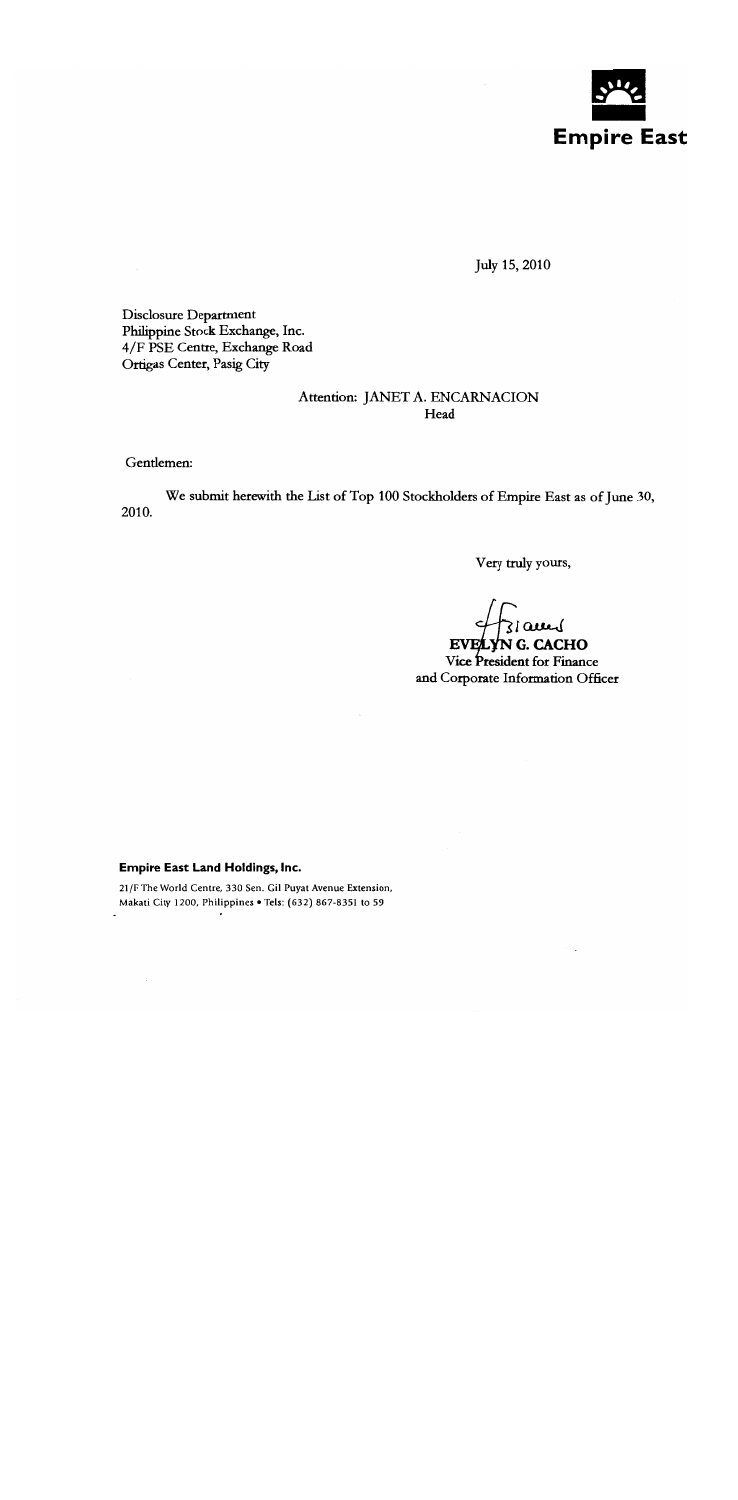## COMPANY NAME : EMPIRE EAST LAND HOLDINGS, INC. Page 1 And the state of the state of the state of the state of the state of the state of the state of the state of the state of the state of the state of the state of the stat

## LIST OF TOP 100 STOCKHOLDERSAs Of June 30, 2010

| STOCKHOLDER'S NAME                     | <b>OUTSTANDING &amp;</b><br><b>ISSUED SHARES</b><br>(FULLY PAID) | <b>OUTSTANDING &amp;</b><br><b>ISSUED SHARES</b><br>(PARTIALLY PAID) | <b>TOTAL</b> | <b>HOLDINGS</b><br>(SUBSCRIBED) | PERCENTAGE<br>TO.<br><b>TOTAL</b> | <b>NATIONALITY</b>  | <b>ADDRESS</b>                                                                                    |
|----------------------------------------|------------------------------------------------------------------|----------------------------------------------------------------------|--------------|---------------------------------|-----------------------------------|---------------------|---------------------------------------------------------------------------------------------------|
| MEGAWORLD CORPORATION                  | 5,022,770,249                                                    |                                                                      | $\mathbf{0}$ | 5,022,770,249                   |                                   | 47.284 FILIPINO     | 28/F THE WORLD CENTRE 330 SEN. GIL PUYAT                                                          |
| PCD NOMINEE CORPORATION (FILIPINO)     | 2,478,934,239                                                    |                                                                      | $\mathsf{O}$ | 2,478,934,239                   |                                   | 23.337 FILIPINO     | AVE., MAKATI CITY<br>37/F TOWER I, THE ENTERPRISE CENTER, 6766<br>AYALA AVE. COR. PASEO DE ROXAS. |
| CALYPSO MANAGEMENT WORLDWIDE S.A.      | 1,205,107,484                                                    |                                                                      | $\mathsf{O}$ | 1,205,107,484                   |                                   | 11.345 BRITISH VIRG | 28/F THE WORLD CENTRE 330 SEN. GIL PUYAT<br>AVE. MAKATI CITY 1226                                 |
| FIRST CENTRO INC.                      | 1,002,394,500                                                    |                                                                      | $\mathbf 0$  | 1,002,394,500                   |                                   | 9.437 FILIPINO      | 28/F THE WORLD CENTER 330 SEN GIL PUYAT<br>AVE MAKATI CITY                                        |
| PCD NOMINEE CORPORATION (NON-FILIPINO) | 206,168,220                                                      |                                                                      | 0            | 206,168,220                     |                                   | 1.941 NON-FILIPINO  | 37/F TOWER I, THE ENTERPRISE CENTER, 6766<br>AYALA AVE. COR. PASEO DE ROXAS,                      |
| THE ANDRESONS GROUP INC.               | 138,133,820                                                      |                                                                      | $\mathbf 0$  | 138,133,820                     |                                   | 1.3 FILIPINO        | 28/F THE WORLD CENTER 330 SEN GIL PUYAT<br>AVE MAKATI CITY                                        |
| EMPIRE EAST LAND HOLDINGS, INC.        | 127,256,071                                                      |                                                                      | 0            | 127,256,071                     |                                   | 1.198 FILIPINO      | 21/F, THE WORLD CENTRE BUILDING 330 SEN.<br>GIL PUYAT AVE., MAKATI CITY                           |
| ANDREW LIM TAN                         | 24,277,776                                                       |                                                                      | $\mathbf 0$  | 24,277,776                      |                                   | 0.229 FILIPINO      | 28/F THE WORLD CENTER 330 SEN GIL PUYAT<br>AVE MAKATI CITY                                        |
| CONRADO CHUA SR.                       | 19,780,000                                                       |                                                                      | 0            | 19,780,000                      |                                   | 0.186 FILIPINO      | 28 SANTIAGO ST., SAN FRANCISCO DEL MONTE,<br>QUEZON CITY                                          |
| <b>BASILIO BARRETTO</b>                | 16,704,900                                                       |                                                                      | 0            | 16,704,900                      |                                   | 0.157 FILIPINO      | #61 ROOSEVELT STREET NORTH GREENHILLS,<br><b>SAN JUAN</b>                                         |
| SIMON LEE SUI HEE                      | 16,685,206                                                       |                                                                      | $\mathbf 0$  | 16,685,206                      |                                   | 0.157 AUSTRALIAN    | 78 THE AVENUE; NEDLANDS 6009 WESTERN,<br><b>AUSTRALIA</b>                                         |
| RAMON UY ONG                           | 14,950,000                                                       |                                                                      | 0            | 14,950,000                      |                                   | 0.141 FILIPINO      | #9 NAVARRO STREET CORINTHIAN GARDENS<br>QUEZON CITY                                               |
| ANA GO &/OR GO KIM PA                  | 11,000,000                                                       |                                                                      | $\mathbf 0$  | 11,000,000                      |                                   | 0.104 FILIPINO      | 4/F GOITI BLDG. #15 MUELLE DE BANCO<br>NACIONAL, PLAZA LACSON, STA. CRUZ MANILA                   |
| LUCIO W. YAN                           | 10,350,000                                                       |                                                                      | 0            | 10,350,000                      |                                   | 0.097 FILIPINO      | 537 LAFAYETTE STREET GREENHILLS EAST.<br><b>MANDALUYONG</b>                                       |
| CONRADO CHUA SR.                       | 7,475,000                                                        |                                                                      | $\mathbf 0$  | 7.475.000                       |                                   | 0.07 FILIPINO       | NO. 28 SANTIAGO STREET SFDM, QUEZON CITY                                                          |
| SAMUEL CHUA NG &/OR JOCELYN NGO NG ITF | 7,015,000                                                        |                                                                      | $\Omega$     | 7.015.000                       |                                   | 0.066 FILIPINO      | 809 ONGPIN ST., STA. CRUZ MANILA 1003                                                             |
| UNION PROPERTIES INC.                  | 6,157,808                                                        |                                                                      | $\mathbf 0$  | 6,157,808                       |                                   | 0.058 FILIPINO      | 6/F SSS MAKATI BUILDING AYALA AVE. COR.<br><b>HERRERA STS, MAKATI CITY</b>                        |
| LILY L. TAN                            | 5,646,500                                                        |                                                                      | 0            | 5,646,500                       |                                   | 0.053 FILIPINO      | UNIT 37 INTERSTATE TOWN HOMES 21-C<br>BENITEZ ST., CUBAO, Q.C.                                    |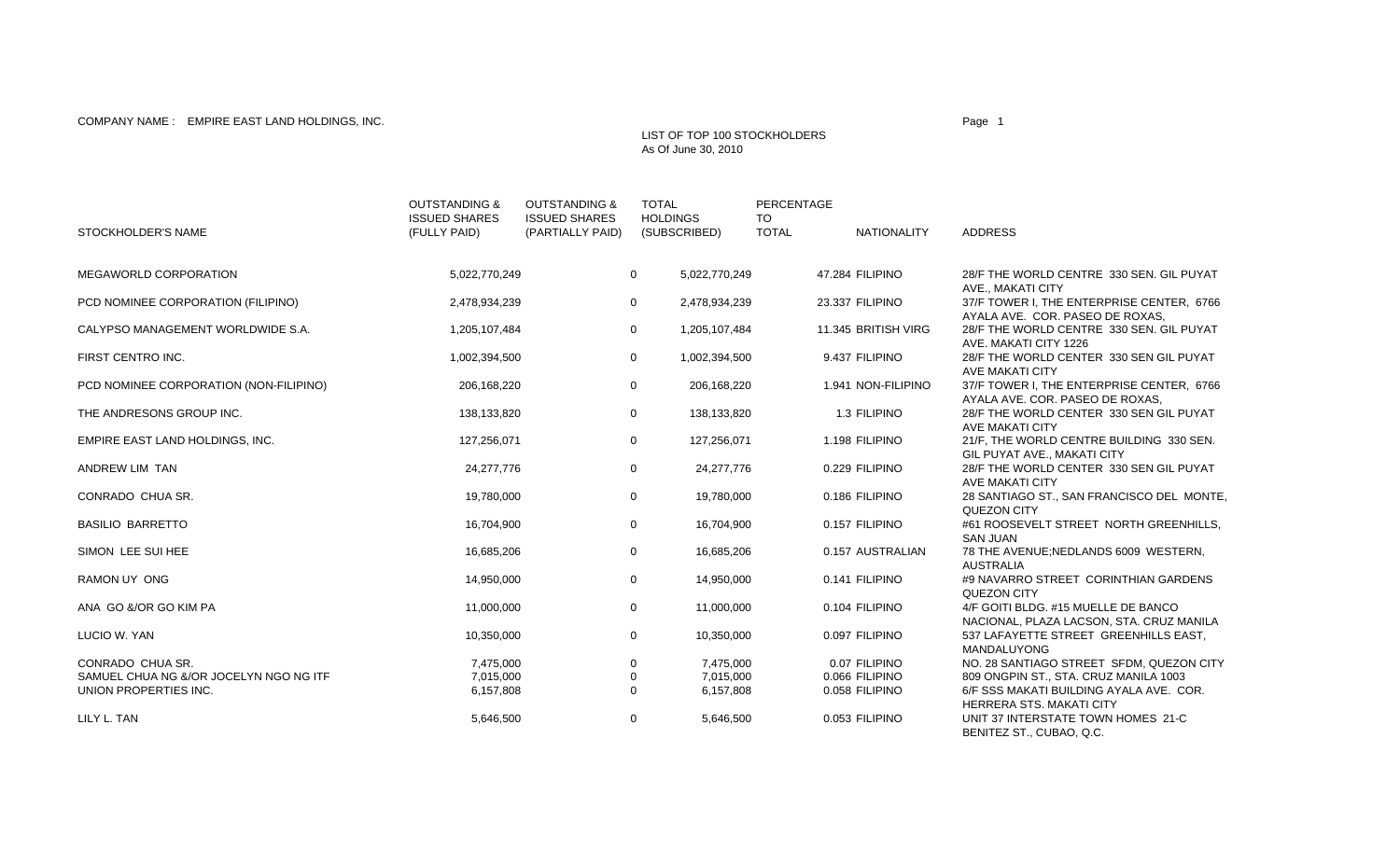| ALBERTO MENDOZA AND/OR JEANIE C.                     | 4,444,106 | $\mathbf 0$  | 4,444,106 | 0.042 FILIPINO | #1145 AGUILAR ST., TONDO, MANILA                                         |
|------------------------------------------------------|-----------|--------------|-----------|----------------|--------------------------------------------------------------------------|
| <b>EVANGELINE R. ABDULLAH</b>                        | 4,324,000 | $\mathbf{0}$ | 4,324,000 | 0.041 FILIPINO | 3 HARVARD ROAD, FORBES PARK MAKATI CITY                                  |
| YE SE SZE                                            | 4,324,000 | 0            | 4,324,000 | 0.041 FILIPINO | 1933 A. DE LAS ALAS ST., STA. ANA, MANILA                                |
| <b>VALENTIN T. KHOE</b>                              | 4,207,434 | $\Omega$     | 4,207,434 | 0.04 FILIPINO  | 27 11TH ST., NEW MANILA, Q.C.                                            |
| <b>GEORGE T. YANG</b>                                | 3,675,400 | $\mathbf 0$  | 3,675,400 | 0.035 FILIPINO | 17/F CITIBANK BLDG. PASEO DE ROXAS MAKATI<br><b>METRO MANILA</b>         |
| ZHENG CHANG HUA                                      | 3,220,000 | 0            | 3,220,000 | 0.03 CHINESE   | RM. 608 BINONDO PLAZA #850 ALVARADO ST.,<br><b>BINONDO MANILA</b>        |
| <b>TIONG C. ROSARIO</b>                              | 3,138,791 | 0            | 3,138,791 | 0.03 FILIPINO  | TR MERCANTILE, UNIT 1704 EAST TOWER, PSE<br>CENTER ORTIGAS, PASIG CITY   |
| MAXIMINO S. UY &/OR LIM HUE HUA                      | 3,105,000 | 0            | 3,105,000 | 0.029 FILIPINO | 6TH FLR. CEDAR EXECUTIVE BLDG. TIMOG AVE.<br>Q.C. 1100                   |
| CAI ZHI QIANG                                        | 3,000,000 | 0            | 3,000,000 | 0.028 CHINESE  | 288 ESCOLTA TWIN TOWER, ESCOLTA ST. STA.<br>CRUZ, MANILA                 |
| TRANS-ASIA SECURITIES, INC.                          | 3,000,000 | 0            | 3,000,000 | 0.028 FILIPINO | RM. 601-S STATE CENTER 333 JUAN LUNA ST.<br><b>BINONDO, MANILA</b>       |
| LUISA CO LI                                          | 2,902,908 | 0            | 2,902,908 | 0.027 FILIPINO | 627 MADRID ST., BINONDO MANILA                                           |
| CARLOS D. APOSTOL                                    | 2,875,000 | $\Omega$     | 2,875,000 | 0.027 FILIPINO | 2327 MACOPA, DASMARINAS MAKATI CITY                                      |
| EDWARD N. CHEOK                                      | 2,875,000 | $\mathbf 0$  | 2,875,000 | 0.027 FILIPINO | RM. 1005 FAR EAST BANK BLDG., 560 QUINTIN<br>PAREDES ST., BINONDO MANILA |
| ABOITIZ EQUITY VENTURES INC.                         | 2,813,843 | 0            | 2,813,843 | 0.026 FILIPINO | 110 LEGASPI ST., LEGASPI VILL. MAKATI<br><b>CITY</b>                     |
| WILSON CHUA AND/OR BECKY QUE CHUA                    | 2,645,000 | 0            | 2,645,000 | 0.025 FILIPINO | 42-B FLORENTINO STREET STA. MESA HEIGHTS,<br><b>QUEZON CITY</b>          |
| CAROLINA ONG YU                                      | 2,415,000 | 0            | 2,415,000 | 0.023 FILIPINO | 931 SCHUYLER ST., MANDALUYONG CITY                                       |
| <b>MAXIMINO S. UY</b>                                | 2,357,500 | $\mathbf 0$  | 2,357,500 | 0.022 FILIPINO | 6TH FLR. CEDAR EXECUTIVE BLDG. TIMOG AVE.<br>Q.C. 1100                   |
| ABOITIZ & COMPANY                                    | 2,314,421 | 0            | 2,314,421 | 0.022 FILIPINO | 2/F ABOITIZ BUILDING 110 LEGASPI ST<br><b>MAKATI CITY</b>                |
| <b>WILLIAM HOW</b>                                   | 2,300,000 | 0            | 2,300,000 | 0.022 FILIPINO | 5 JOYA ST., CORINTHIAN GARDENS QUEZON<br><b>CITY</b>                     |
| SAN-TEH A.K.A. DANIE LAI                             | 2,129,800 | 0            | 2,129,800 | 0.02 TAIWANESE | 3A GOLDLAND TWR, 10 EISENHOWEER ST.,<br><b>GREENHILLS SAN JUAN</b>       |
| SUSANO SEE YU                                        | 2,116,000 | 0            | 2,116,000 | 0.02 FILIPINO  | #11 DAMPOL STREET DAMAR VILLAGE, QUEZON<br><b>CITY</b>                   |
| FILIPINO LOAN ASSISTANCE GROUP                       | 1,906,320 | 0            | 1,906,320 | 0.018 FILIPINO | C/O JOSE LEE UNIT II 24K MANSIONS #45<br><b>TIMOG AVENUE</b>             |
| LUCIANO H. TAN                                       | 1,901,354 | 0            | 1,901,354 | 0.018 FILIPINO | 1043 JUAN LUNA ST., TONDO, MANILA 1013                                   |
| MELCHOR DANTE SANTOS SANTOS                          | 1,830,000 | $\mathbf 0$  | 1,830,000 | 0.017 FILIPINO | 21 TIRAD PASS ST. AYALA HEIGHTS, QUEZON<br><b>CITY</b>                   |
| CHAK CHING CHAN                                      | 1,759,500 | 0            | 1,759,500 | 0.017 FILIPINO | 1539 DOROTEO JOSE STREET STA. CRUZ.<br><b>MANILA</b>                     |
| JOSE S. BANGAYAN AND/OR RAQUEL T.<br><b>BANGAYAN</b> | 1,733,050 | 0            | 1,733,050 | 0.016 FILIPINO | STA. MARIA, CLIMACO COMP. ZAMBOANGA CITY<br>7000                         |
| ANTONIO ABRERA                                       | 1,725,000 | 0            | 1,725,000 | 0.016 FILIPINO | INFOMAN, GROUND FLR. MJL BLDG. 1175<br>PASONG TAMO MAKATI CITY           |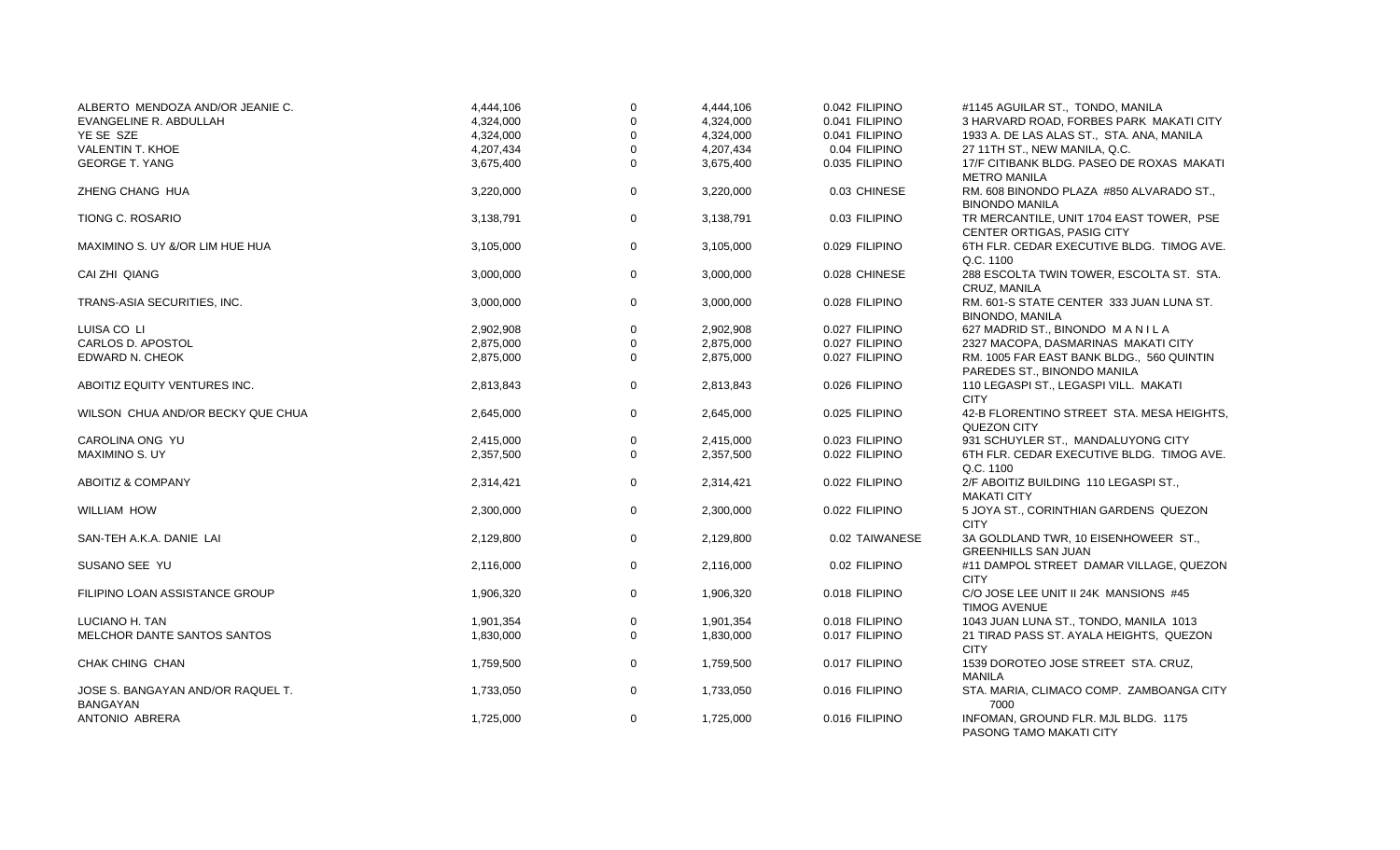| <b>CHIN HSIANG WANG</b>              | 1,725,000 | $\mathbf 0$ | 1,725,000 | 0.016 TAIWANESE | 422 QUIRINO HIGHWAY QUEZON CITY           |
|--------------------------------------|-----------|-------------|-----------|-----------------|-------------------------------------------|
| PABLO N. PUA                         | 1,725,000 | $\Omega$    | 1,725,000 | 0.016 FILIPINO  | RM. 803 CHINATOWN STEEL TOWER ASUNCION    |
|                                      |           |             |           |                 | ST., BINONDO MANILA                       |
| FIRST ABACUS FINANCIAL HOLDINGS      | 1,650,000 | $\mathbf 0$ | 1,650,000 | 0.016 FILIPINO  | UNIT E-3001, PSE CENTRE EXCHANGE ROAD,    |
| <b>CORPORATION</b>                   |           |             |           |                 | ORTIGAS COMPLEX                           |
| PACITA DY GIN CHAN                   | 1,644,500 | $\mathbf 0$ | 1,644,500 | 0.015 FILIPINO  | UNIT 34 PINA TOWNHOUSE 500 PINA AVENUE,   |
|                                      |           |             |           |                 | STA. MESA MANILA                          |
| FRANCISCO L. BENEDICTO               | 1,610,000 | $\mathbf 0$ | 1,610,000 | 0.015 FILIPINO  | B. BENEDICTO & SONS COMPANY 99-101        |
|                                      |           |             |           |                 | PLARIDEL STREET CEBU CITY 6000            |
| LAWRENCE MENDOZA AND/OR ALBERTO      | 1,583,320 | $\Omega$    | 1,583,320 | 0.015 FILIPINO  | 1145 AGUILAR ST. MANILA                   |
| LEONCIO TAN TIU                      | 1,495,000 | $\mathbf 0$ | 1,495,000 | 0.014 FILIPINO  | 522 NUEVA STREET BINONDO, MANILA          |
| UNION BANK OF THE PHILS.             | 1,437,730 | $\mathbf 0$ | 1,437,730 | 0.014 FILIPINO  | SSS MAKATI BUILDING AYALA AVENUE, MAKATI  |
| <b>ERRAMON I. ABOITIZ</b>            | 1,418,354 | $\Omega$    | 1,418,354 | 0.013 FILIPINO  | 110 LEGASPI ST., LEGASPI VILL. MAKATI     |
|                                      |           |             |           |                 | <b>CITY</b>                               |
| UNITED LIFE ASSURANCE CORP.          | 1,405,300 | $\mathbf 0$ | 1,405,300 | 0.013 FILIPINO  | 6/F FEDERAL TOWER BLDG. DASMARINAS ST.    |
|                                      |           |             |           |                 | COR.                                      |
| MANUEL LOPEZ AND/OR MA. TERESA LOPEZ | 1,380,638 | 0           | 1,380,638 | 0.013 FILIPINO  | 841 HARVARD ST., WACK-WACK                |
|                                      |           |             |           |                 | VILLAGE, MANDALUYONG CITY                 |
| LUIS ANG AND/OR LISA ANG             | 1,312,150 | $\mathbf 0$ | 1,312,150 | 0.012 FILIPINO  | 1333 CABALLERO ST. DASMARINAS VILLAGE,    |
|                                      |           |             |           |                 | <b>MAKATI CITY</b>                        |
| <b>EDAN CORPORATION</b>              | 1,277,972 | $\mathbf 0$ | 1,277,972 | 0.012 FILIPINO  | 562 HOLY CROSS STREET BO. GREENHILLS,     |
|                                      |           |             |           |                 | <b>MANDALUYONG</b>                        |
| GUEVENT INDUSTRIAL DEV. CORP.        | 1,271,164 | $\mathbf 0$ | 1,271,164 | 0.012 FILIPINO  | 49 LIBERTAD ST., MANDALUYONG              |
| <b>WU JEN KOK</b>                    | 1,265,000 | $\mathbf 0$ | 1,265,000 | 0.012 FILIPINO  | 448-B PINA AVENUE STA. MESA, MANILA       |
| ABOITIZ & COMPANY, INC.              | 1,189,100 | $\Omega$    | 1,189,100 | 0.011 FILIPINO  | P.O. BOX 65 CEBU CITY 6000                |
| <b>ABOITIZ EQUITY &amp; VENTURES</b> | 1,189,100 | $\Omega$    | 1,189,100 | 0.011 FILIPINO  | P.O. BOX 65 CEBU CITY 6000                |
| CONSTANTINO CHUA AND/OR WILLINGTON   | 1,150,000 | $\Omega$    | 1,150,000 | 0.011 FILIPINO  | RM. 307 WELLINGTON BLDG., ORIENTE ST.,    |
| AND/OR GEORGE WY                     |           |             |           |                 | <b>BINONDO, MANILA</b>                    |
| SISO M. LAO                          | 1,150,000 | $\mathbf 0$ | 1,150,000 | 0.011 FILIPINO  | UNIT B2154 ALMEDA STREET TONDO, MANILA    |
| ROSA ALEXANDRA UY                    | 1,150,000 | $\Omega$    | 1,150,000 | 0.011 FILIPINO  | #6 MOLAVE ST., FORBES PARK MAKATI CITY    |
| ROBERT C. TAN                        | 1,094,662 | $\mathbf 0$ | 1.094.662 | 0.01 FILIPINO   | MARIA LUISA PARK, BANILAD CEBU CITY 6000  |
| ANA L. GO                            | 1,092,500 | $\Omega$    | 1,092,500 | 0.01 FILIPINO   | #23 ORCHID ST., BAYVIEW GARDEN HOMES I    |
|                                      |           |             |           |                 | ROXAS BLVD., TAMBO PARANAQUE              |
| <b>WILLINGTON W. CHUA</b>            | 1,035,000 | $\mathbf 0$ | 1,035,000 | 0.01 FILIPINO   | RM. 307 WELLINGTON BLDG. ORIENTE ST.      |
|                                      |           |             |           |                 | <b>BINONDO MANILA</b>                     |
| SALLY T. GO                          | 1,035,000 | $\mathbf 0$ | 1,035,000 | 0.01 FILIPINO   | #1010 BASILAN, INSULAR VILL.II DAVAO CITY |
|                                      |           |             |           |                 | 8000                                      |
| <b>HUBERT LIM</b>                    | 1,035,000 | $\mathbf 0$ | 1,035,000 | 0.01 FILIPINO   | 44 DON VICENTE MADRIGAL AVENUE CORINTHIAN |
|                                      |           |             |           |                 | <b>GARDEN, QUEZON CITY</b>                |
| SAMUEL NG                            | 1,035,000 | $\mathbf 0$ | 1,035,000 | 0.01 FILIPINO   | 54 FELIX MANALO STREET SAN JUAN, METRO    |
|                                      |           |             |           |                 | <b>MANILA</b>                             |
| JULIE WONG PUA                       | 1,035,000 | $\mathbf 0$ | 1,035,000 | 0.01 FILIPINO   | MANLAR RICE MILL MABINI, SANTIAGO CITY    |
|                                      |           |             |           |                 | 3311                                      |
| FLORA B. CHUA                        | 1,028,972 | $\mathbf 0$ | 1,028,972 | 0.01 FILIPINO   | #35 DON V. MADRIGAL AVENUE CORINTHIAN     |
|                                      |           |             |           |                 | <b>GARDENS, QUEZON CITY</b>               |
| <b>EMILY BENEDICTO</b>               | 1,000,000 | $\mathbf 0$ | 1,000,000 | 0.009 FILIPINO  | 101 PLARIDEL STREET CEBU CITY 6000        |
|                                      |           |             |           |                 |                                           |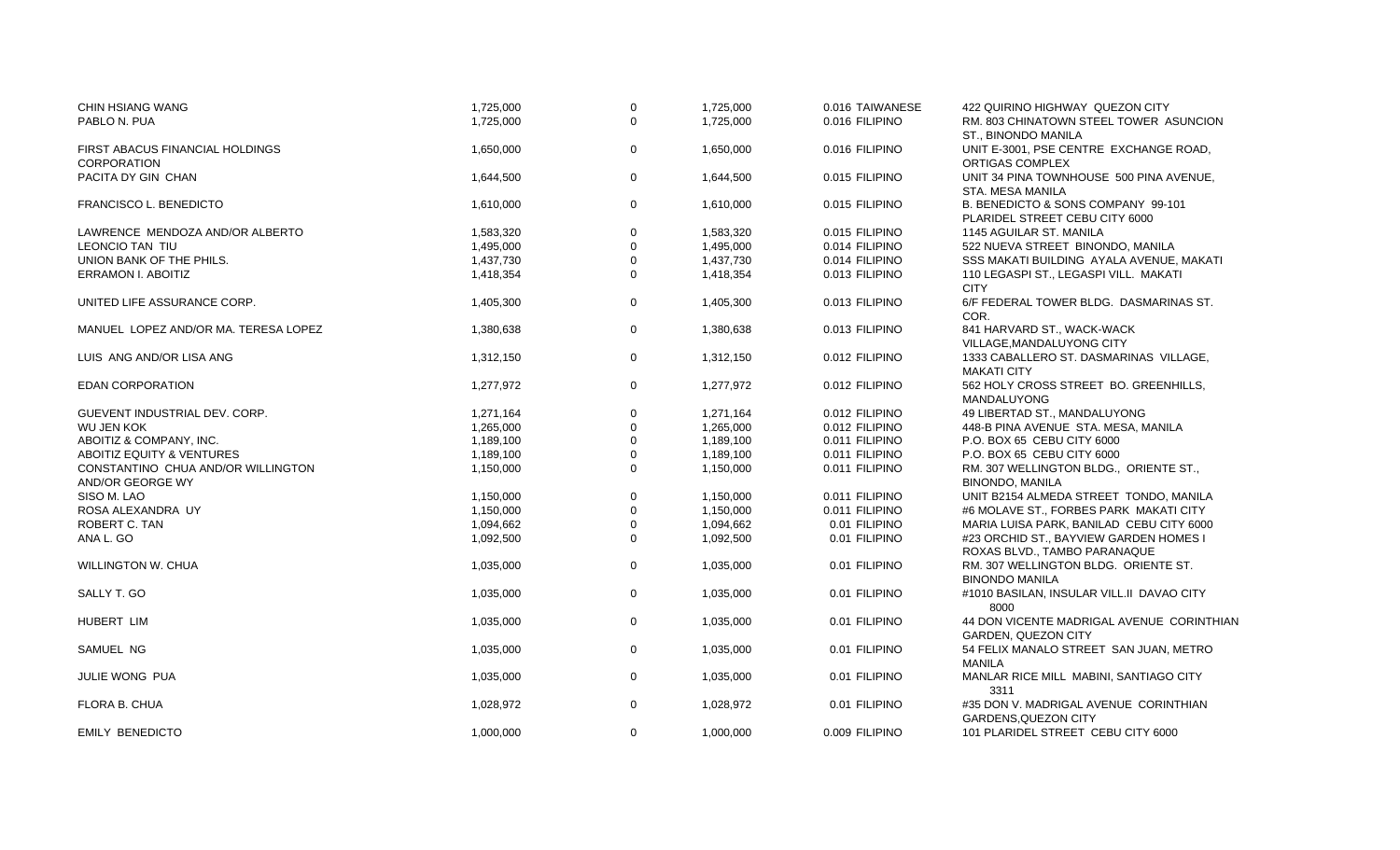| BERNARD TIMBOL AND/OR MARICAR TIMBOL            | 1,000,000 | $\mathbf 0$  | 1,000,000 | 0.009 FILIPINO     | C/O TIMBOL GIFT SHOP CONCEPCION PUBLIC<br>MARKET, SAN NICOLAS CONCEPCION, TARLAC |
|-------------------------------------------------|-----------|--------------|-----------|--------------------|----------------------------------------------------------------------------------|
| WINSTON S. CO                                   | 998,707   | $\mathbf 0$  | 998,707   | 0.009 CHINESE      | 23 LOPEZ JUANA STREET AYALA HEIGHTS,<br>QUEZON CITY                              |
| JULIET U. BANGAYAN                              | 920,000   | $\mathbf 0$  | 920,000   | 0.009 FILIPINO     | 395 COLUMBIA ST., GREENHILLS EAST,<br>MANDALUYONG CITY                           |
| CARMELINO O. DIONIDO                            | 909,121   | 0            | 909,121   | 0.009 FILIPINO     | #2948-A PILAR ST. TONDO, MANILA                                                  |
| LEE CHUNG CUA                                   | 908,500   | $\Omega$     | 908,500   | 0.009 CHINESE      | RM 409 NO. 842 ALVARADO ST. BINONDO,                                             |
|                                                 |           |              |           |                    | <b>MANILA</b>                                                                    |
| FLORA NG SIU KHENG                              | 864,800   | $\mathbf 0$  | 864,800   | 0.008 FILIPINO     | 23 CAMBRIDGE CIRCLE, NORTH FORBES PARK<br><b>MAKATI CITY</b>                     |
| OOI POAY LUM                                    | 864,800   | $\mathbf 0$  | 864,800   | 0.008 MALAYSIAN    | NO. 58 TAMAN JESSELTON 10450 PENANG,<br><b>MALAYSIA</b>                          |
| SOLEDAD SY                                      | 864,800   | $\mathbf 0$  | 864,800   | 0.008 FILIPINO     | 403 COLUMBIA ST., GREENHILLS EAST,<br><b>MANDALUYONG CITY</b>                    |
| VICTORIANO SY SR.                               | 849,122   | $\Omega$     | 849,122   | 0.008 FILIPINO     | C/O GLOBESCO, INC. 192 STO. DOMINGO<br>AVENUE QUEZON CITY                        |
| CENTURY SECURITIES CORPORATION A/C 888          | 842,747   | 0            | 842,747   | 0.008 FILIPINO     | 1105 GALLERIA CORPORATE CENTER PASIG CITY                                        |
| <b>BENILDA S. SANTOS</b>                        | 830,000   | $\Omega$     | 830,000   | 0.008 FILIPINO     | 21 TIRAD PASS ST., AYALA HEIGHTS QUEZON<br><b>CITY 1100</b>                      |
| ELIZABETH K. SO                                 | 805,000   | $\mathbf 0$  | 805,000   | 0.008 FILIPINO     | 541-B SILENCIO ST., QUEZON CITY                                                  |
| <b>WILLIAM K. SO</b>                            | 805,000   | $\mathbf 0$  | 805,000   | 0.008 FILIPINO     | 541-C SILENCIO ST., QUEZON CITY                                                  |
| BAUHINIA MANAGEMENT INC.                        | 787,750   | $\Omega$     | 787,750   | 0.007 FILIPINO     | C/O ABOTIZ & CO., INC. 110 LEGASPI ST.,<br><b>MAKATI CITY</b>                    |
| KIM LAO                                         | 779,424   | $\mathbf 0$  | 779.424   | 0.007 FILIPINO     | 55 MANGUSTAN ROAD MALABON, METRO MANILA                                          |
| CONSOLIDATED DISTILLERS OF THE FAR EAST<br>INC. | 759,964   | $\Omega$     | 759,964   | 0.007 FILIPINO     | 28/F WORLD CENTER 330 SEN GIL PUYAT AVE<br><b>MAKATI CITY</b>                    |
| ANTONIO INIGO SARTE                             | 747,500   | $\mathbf{0}$ | 747,500   | 0.007 FILIPINO     | 001-D DUNHILL DRIVE KM. 18 SEVERINA<br>PARANAQUE, METRO MLA.                     |
| MARIANO O. CHUA                                 | 690,000   | $\mathbf 0$  | 690,000   | 0.006 FILIPINO     | SUITE 901 9TH FLOOR, TYTANA TOWER, PLAZA<br>LORENZO RUIZ. BINONDO MLA.           |
| LUCILA COCHICO                                  | 690,000   | $\mathbf 0$  | 690,000   | 0.006 FILIPINO     | MJS ELECTRICAL RM. 307 PANORAMA BUILDING<br>CALOOCAN CITY                        |
| ALBERTO Q. GOCHANGCO                            | 690,000   | $\mathbf 0$  | 690,000   | 0.006 FILIPINO     | 17 ADAMS ST., FILINVEST SOUTH BINAN,<br>LAGUNA 4024                              |
| HUNG SEK PUI AND/OR CHAN PUI FAI                | 690,000   | $\mathbf 0$  | 690,000   | 0.006 HONGKONG NAT | UNIT 21 SAMAR VILLE TOWNHOMES SOUTH<br><b>TRIANGLE QUEZON CITY</b>               |
| <b>CONRADO VICENTE</b>                          | 690,000   | $\mathbf 0$  | 690,000   | 0.006 FILIPINO     | 202 J. BASA STREET SAN JUAN, METRO MANILA                                        |
| JOSEPHINE CHUA YU                               | 690,000   | 0            | 690,000   | 0.006 FILIPINO     | #11 DAMPOL STREET DAMAR VILLAGE, QUEZON                                          |
|                                                 |           |              |           |                    | <b>CITY</b>                                                                      |
| ALBERTO GOCHANGCO                               | 667,000   | $\mathbf 0$  | 667,000   | 0.006 FILIPINO     | C/O CITI APPLIANCE NATIONAL HIGHWAY<br>PARIAN CALAMBA LAGUNA 4027                |
| PETER DATA ITF ESTRELLITA                       | 648,600   | $\mathbf{0}$ | 648,600   | 0.006 FILIPINO     | 11/F SOLIDBANK BLDG. PASEO DE ROXAS,<br><b>MAKATI CITY</b>                       |
| VICTORIANO G. SY JR.                            | 648,600   | $\mathbf 0$  | 648,600   | 0.006 FILIPINO     | 401 COLUMBIA ST., GREENHILLS EAST,<br>MANDALUYONG CITY                           |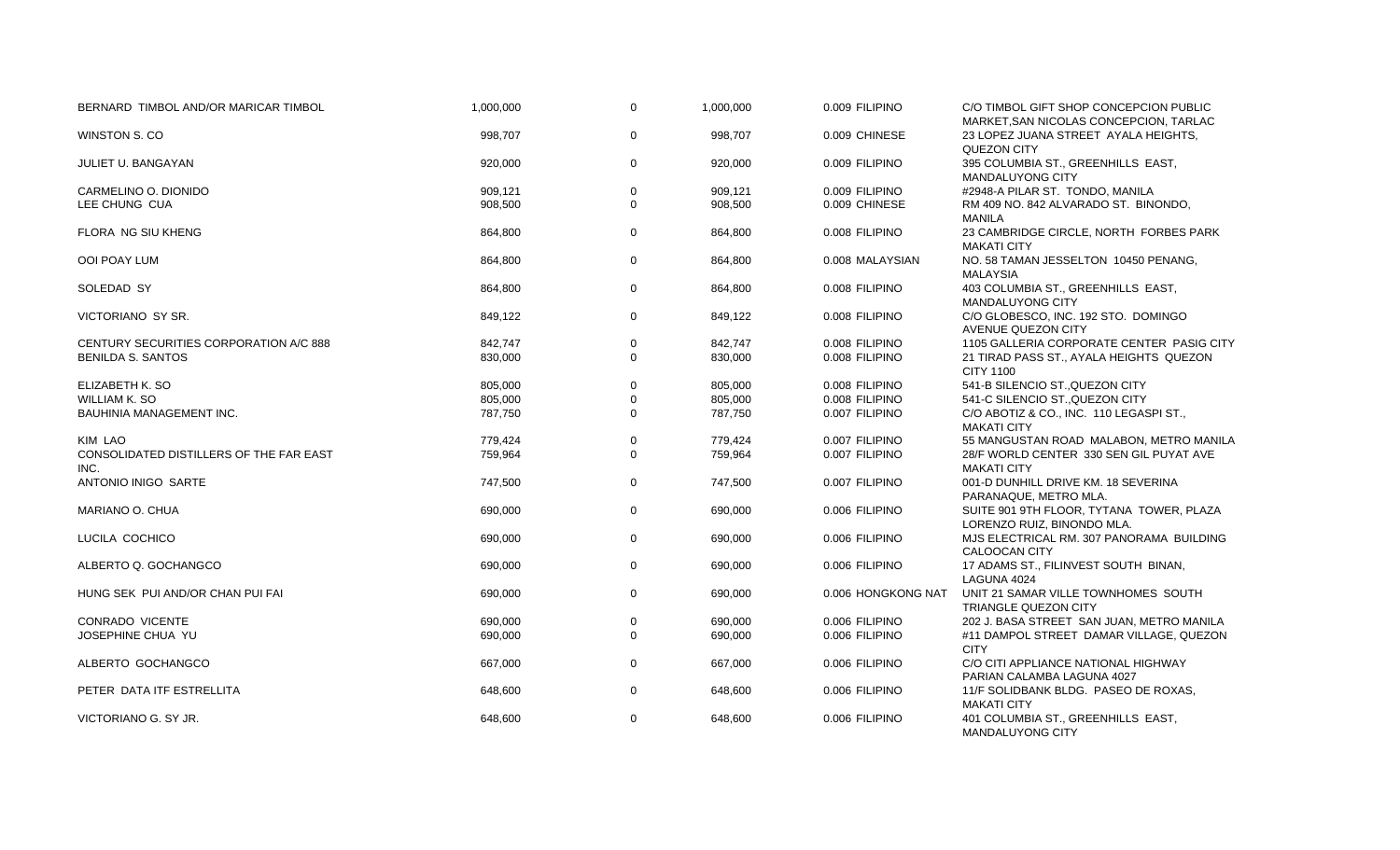| <b>WONG CHI SAM</b>                    | 618,240 | $\Omega$    | 618,240 | 0.006 FILIPINO  | S1120 STATE CENTER BUILDING 333 JUAN LUNA<br>STREET BINONDO, MANILA           |
|----------------------------------------|---------|-------------|---------|-----------------|-------------------------------------------------------------------------------|
| LEE KENG CHUA                          | 596,572 | $\Omega$    | 596,572 | 0.006 FILIPINO  | #35 DON V. MADRIGAL AVE. CORINTHIAN<br><b>GARDENS QUEZON CITY</b>             |
| INTERNATIONAL POLYMER CORP.            | 586,960 | $\mathbf 0$ | 586,960 | 0.006 FILIPINO  | 26/F PACIFIC STAR BLDG., MAKATI AVE. COR.<br>SEN. GI LPUYAT AVE., MAKATI CITY |
| LEONCIO CHUA AND/OR MARGARITA CHUA     | 585,810 | $\mathbf 0$ | 585,810 | 0.006 FILIPINO  | 512 POTENCIANO ST., INTRAMUROS METRO<br><b>MANILA</b>                         |
| <b>BASILIO BARETTO</b>                 | 575,000 | $\mathbf 0$ | 575,000 | 0.005 FILIPINO  | 61 ROOSEVELT STREET, NORTH GREENHILLS,<br>SAN JUAN, METRO MANIL               |
| WALTER CO AND/OR GENEVIEVE CO          | 575,000 | $\mathbf 0$ | 575,000 | 0.005 FILIPINO  | 5060 SAN RAFAEL EXT. MANDALUYONG CITY                                         |
| PHILIP Z. DABAO                        | 575,000 | $\Omega$    | 575,000 | 0.005 FILIPINO  | #1 BEGONIA ST. CAPITOLVILLE II BACOLOD                                        |
|                                        |         |             |         |                 | CITY 6100                                                                     |
| EDMUND H. GO                           | 575,000 | $\mathbf 0$ | 575,000 | 0.005 FILIPINO  | C/O FILMON HARDWARE INC. P.O. BOX 390,                                        |
|                                        |         |             |         |                 | CEBU CITY 6000                                                                |
| <b>BENITO LAO</b>                      | 575,000 | $\mathbf 0$ | 575,000 | 0.005 FILIPINO  | 485 LAVEZARES ST. BINONDO, MANILA                                             |
| LIN FENG                               | 575,000 | $\Omega$    | 575,000 | 0.005 CHINESE   | PENTHOUSE BINONDO PLAZA #850 ALVARADO                                         |
|                                        |         |             |         |                 | ST., BINONDO MANILA                                                           |
| <b>IDELFONSO KE ONG</b>                | 575,000 | $\mathbf 0$ | 575,000 | 0.005 FILIPINO  | TING GUAN TRADING CORP. HERMAN CORTES                                         |
|                                        |         |             |         |                 | ST., MANDAUE CITY 6014                                                        |
| EDMUND WILLIAM SY TAN                  | 575,000 | $\mathbf 0$ | 575.000 | 0.005 FILIPINO  | 57 DAMPIL ST., DAMAR VILL. QUEZON CITY                                        |
| YUEN CHUNG LAI                         | 575,000 | $\Omega$    | 575,000 | 0.005 BRITISH   | 240 QUIRINO AVENUE TAMBO, PARANAQUE M.                                        |
|                                        |         |             |         |                 | MLA.                                                                          |
| ELIZABETH L. SY                        | 565,504 | $\mathbf 0$ | 565,504 | 0.005 FILIPINO  | 401 COLUMBIA ST., GREENHILLS EAST,<br>MANDALUYONG CITY                        |
| <b>WU-PANG YAO</b>                     | 558,000 | $\mathbf 0$ | 558,000 | 0.005 TAIWANESE | 23/F NO. 447, SEC. 3 WEN-SHING ROAD                                           |
|                                        |         |             |         |                 | TAICHING TAIWAN R.O.C.                                                        |
| SALLY KHO                              | 548,642 | $\mathbf 0$ | 548,642 | 0.005 FILIPINO  | UNIT 27 CITY GARDEN TOWNHOUSE 208                                             |
|                                        |         |             |         |                 | PASADENA DRIVE, SAN JUAN MM                                                   |
| ESTHER A. VIBAL                        | 525,366 | 0           | 525,366 | 0.005 FILIPINO  | DON PEPE CORNER SIROUN STREET STA. MESA                                       |
|                                        |         |             |         |                 | <b>HEIGHTS, QUEZON CITY</b>                                                   |
| SHIRLEY T. LEE                         | 520,743 | 0           | 520,743 | 0.005 FILIPINO  | 11 DON VICENTE MADRIGAL AVE., CORINTHIAN                                      |
|                                        |         |             |         |                 | <b>GARDEN, QUEZON CITY</b>                                                    |
| HORACIO E. PASCUAL AND/OR FELICITAS V. | 517,500 | $\mathbf 0$ | 517,500 | 0.005 FILIPINO  | 907 EIFFEL RD. LE MARICHE SUBD 222 E.                                         |
| PASCUAL                                |         |             |         |                 | RODRIGUEZ SR., AVENUE QUEZON CITY                                             |
| LUISA CO LI                            | 492,430 | 0           | 492,430 | 0.005 FILIPINO  | 627 MADRID ST., BINONDO MANILA                                                |
| ELIODORO J. RAVALO                     | 476,100 | $\Omega$    | 476,100 | 0.004 FILIPINO  | ASIAN MANSION II LPH 01, 107 DELA ROSA                                        |
|                                        |         |             |         |                 | COR. NIEVA STS. LEGASPI VILLAGE                                               |
| SHIGEYUKI AZUMA                        | 475,870 | $\mathbf 0$ | 475,870 | 0.004 JAPANESE  | C/O PNB CEBU                                                                  |
| JAMES C. TSANG                         | 471,224 | $\Omega$    | 471,224 | 0.004 FILIPINO  | VICTORY CONST. SUPPLY SANTIAGO CITY 3311                                      |
| JOSEFINA A. PASCUAL                    | 467,820 | $\Omega$    | 467,820 | 0.004 FILIPINO  | GEN. TRIAS, CAVITE 4107                                                       |
| JAIME FERRER ACAYAN                    | 460,000 | $\mathbf 0$ | 460,000 | 0.004 FILIPINO  | 2187 PRIMO RIVERA ST., MAKATI CITY                                            |
| DIOSDADO M. HOLGADO                    | 460,000 | $\Omega$    | 460,000 | 0.004 FILIPINO  | 20 D. TUASON ST. BF HOMES PARANAQUE,                                          |
|                                        |         |             |         |                 | <b>METRO MANILA</b>                                                           |
| BUN THIAM LAO AND/OR SHIRLEY LAO       | 460,000 | $\mathbf 0$ | 460,000 | 0.004 FILIPINO  | 935 GEN. SOLANO STREET SAN MIGUEL, MANILA                                     |
| LILIA NARVAEZ                          | 460,000 | $\Omega$    | 460,000 | 0.004 FILIPINO  | A-01 POBLACION, TRINIDAD BENGUET 2601                                         |
|                                        |         |             |         |                 |                                                                               |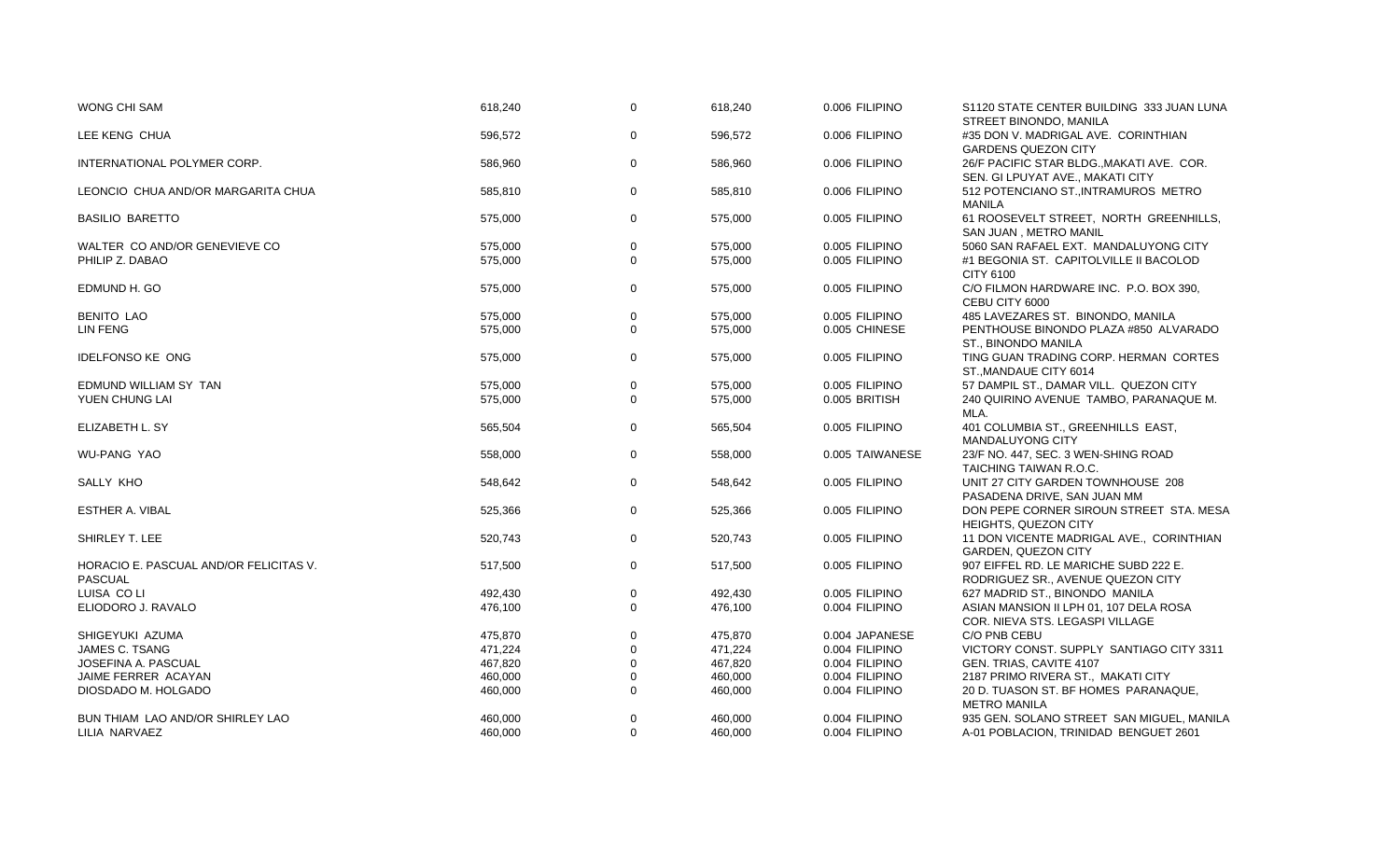| DAVID LAO                                     | 457.500        | 457.500        | 0.004 FILIPINO | UNIT 9D GREENRICH MANSIONS LOURDES ST.<br>ORTIGAS CENTER                       |
|-----------------------------------------------|----------------|----------------|----------------|--------------------------------------------------------------------------------|
| OCBC SECURITIES PHILS., INC. A/C<br>#ICESAR01 | 445.625        | 445.625        | 0.004 FILIPINO | UNIT 2502-A. PSE CENTRE. WEST TOWER.<br>EXCHANGE ROAD, ORTIGAS CRT, PASIG CITY |
| OCBC SECURITIES PHILS., INC. A/C<br>#IJOPAS01 | 445.625        | 445.625        | 0.004 FILIPINO | UNIT 2502-A PSE CENTRE WEST TOWER<br>EXCHANGE RD. ORTIGAS CENTER PASIG CITY    |
| LUZ ANG                                       | 434.562        | 434.562        | 0.004 FILIPINO | 506 GENERAL MASCARADO ST., LITTLE BAGUIO.<br>SAN JUAN M.M.                     |
| MARITES MENDOZA AND/OR ALBERTO MENDOZA        | 432.400        | 432.400        | 0.004 FILIPINO | 1145 AGUILAR STREET TONDO, MNILA                                               |
| KRISTINE C. YAO                               | 412.500        | 412.500        | 0.004 FILIPINO | 30-D PACIFIC PLAZA CONDOMINIUM AYALA AVE.<br>MAKATI CITY                       |
| <b>GRAND TOTAL</b>                            | 10,471,557,090 | 10.471.557.090 |                |                                                                                |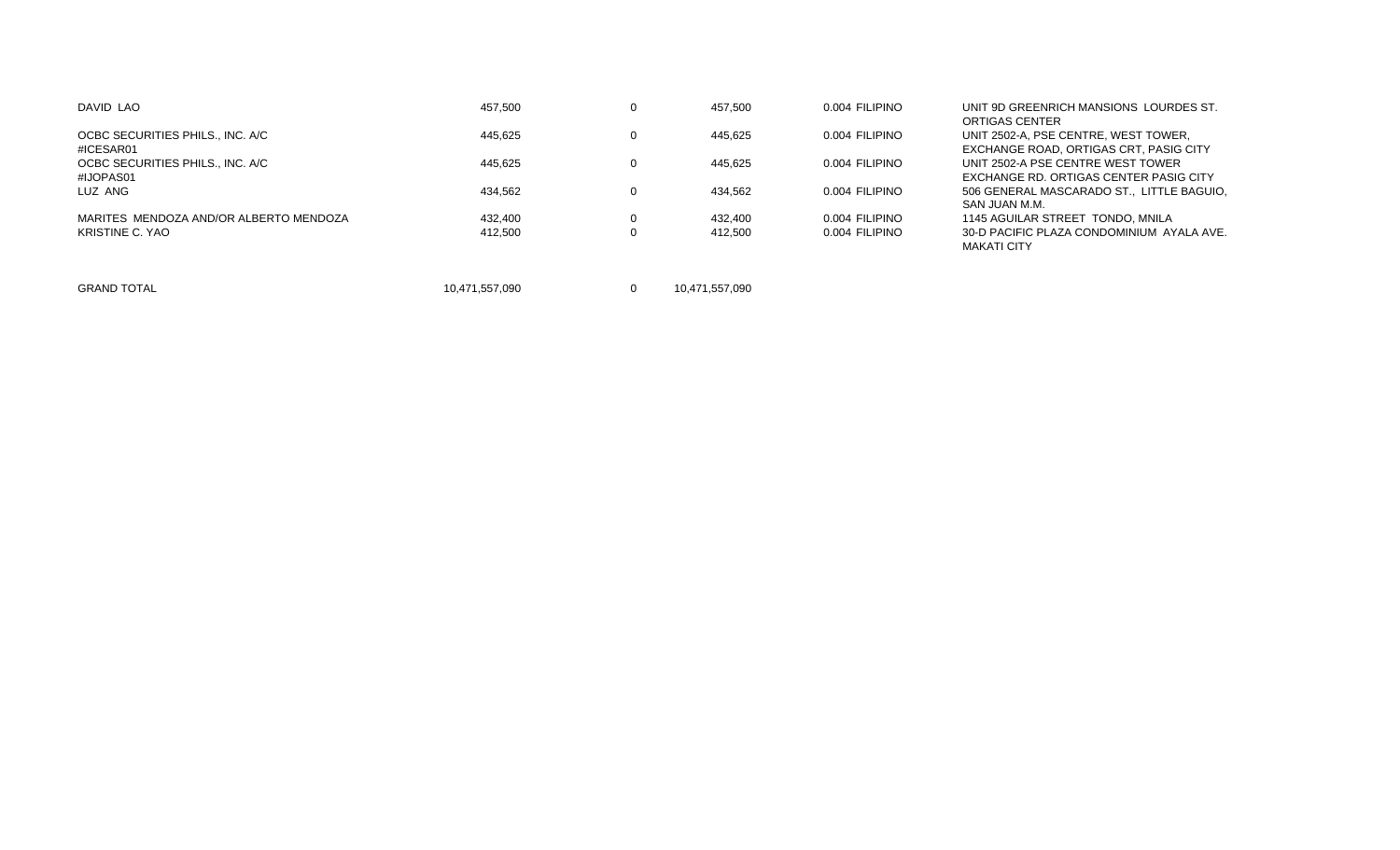

|                 | <b>Security ID: EL100000000</b> | <b>Security Name:</b><br><b>EMPIRE EAST.</b>                   | The contribution of the contribution of the contribution of the contribution of the contribution of the contribution of the contribution of the contribution of the contribution of the contribution of the contribution of th |           |
|-----------------|---------------------------------|----------------------------------------------------------------|--------------------------------------------------------------------------------------------------------------------------------------------------------------------------------------------------------------------------------|-----------|
|                 | Transfer Agent: EQBKTA00000     | Transfer Agent Name: BANCO DE ORO UNIBANK, INC. TRANSFER AGENT |                                                                                                                                                                                                                                |           |
| <b>S. No.</b>   | <b>BPID</b>                     | <b>BPNAME</b>                                                  | <b>HOLDING</b>                                                                                                                                                                                                                 | %HOLDING  |
|                 | 16700000000                     | <b>AURORA SECURITIES, INC.</b>                                 | 172,402,450.00                                                                                                                                                                                                                 | 6.4208086 |
| 2               | 11200000000                     | AB CAPITAL SECURITIES, INC.                                    | 147,295,953.00                                                                                                                                                                                                                 | 5.4857638 |
| 3               | 28200000000                     | <b>PCCI SECURITIES BROKERS CORP.</b>                           | 140,621,566.00                                                                                                                                                                                                                 | 5.2371887 |
| 4               | 26900000000                     | <b>WEALTH SECURITIES, INC.</b>                                 | 127,823,274.00                                                                                                                                                                                                                 | 4.7605401 |
| 5               | 12400000000                     | <b>B. H. CHUA SECURITIES CORPORATION</b>                       | 127, 136, 438.00                                                                                                                                                                                                               | 4.7349602 |
| 6               | 25300000000                     | <b>TOWER SECURITIES, INC.</b>                                  | 114,097,940.00                                                                                                                                                                                                                 | 4.2493655 |
| 7               | 38900000000                     | KING'S POWER SECURITIES, INC.                                  | 104,884,016.00                                                                                                                                                                                                                 | 3.9062101 |
| 8               | 12600000000                     | <b>BPI SECURITIES CORPORATION</b>                              | 96,427,439.00                                                                                                                                                                                                                  | 3.5912606 |
| 9               | <b>CITI1000000</b>              | <b>CITIBANK N.A.</b>                                           | 78,353,442.00                                                                                                                                                                                                                  | 2.9181282 |
| 10 <sup>°</sup> | 28600000000                     | <b>SOLAR SECURITIES, INC.</b>                                  | 69,472,359.00                                                                                                                                                                                                                  | 2.5873688 |
| 11              | 10200000000                     | <b>ABACUS SECURITIES CORPORATION</b>                           | 67,189,736.00                                                                                                                                                                                                                  | 2.5023567 |
| 12              | 17200000000                     | <b>GUILD SECURITIES, INC.</b>                                  | 65,949,025.00                                                                                                                                                                                                                  | 2.4561488 |
| 13              | 22000000000                     | ATR-KIM ENG SECURITIES, INC.                                   | 57,024,917.00                                                                                                                                                                                                                  | 2.1237870 |
| $\overline{14}$ | 15400000000                     | EVERGREEN STOCK BROKERAGE & SEC., INC.                         | 55,053,050.00                                                                                                                                                                                                                  | 2.0503484 |
| 15              | 12400000002                     | <b>B. H. CHUA SECURITIES CORPORATION</b>                       | 50.372.300.00                                                                                                                                                                                                                  | 1.8760226 |
| $\overline{16}$ | 24700000000                     | STANDARD SECURITIES CORPORATION                                | 44,592,348.00                                                                                                                                                                                                                  | 1.6607591 |
| $\overline{17}$ | 17000000000                     | <b>GOLDSTAR SECURITIES, INC.</b>                               | 43,604,104.00                                                                                                                                                                                                                  | 1.6239537 |
| $\overline{18}$ | <b>SCBK1000000</b>              | STANDARD CHARTERED BANK                                        | 41,411,556.00                                                                                                                                                                                                                  | 1.5422964 |
| 19              | 20000000000                     | <b>MANDARIN SECURITIES CORPORATION</b>                         | 35,140,055.00                                                                                                                                                                                                                  | 1.3087260 |
| $\overline{20}$ | 14300000000                     | DAVID GO SECURITIES CORP.                                      | 34,823,145.00                                                                                                                                                                                                                  | 1.2969233 |
| $\overline{21}$ | 19000000000                     | <b>VALUE QUEST SECURITIES CORPORATION</b>                      | 32,550,000.00                                                                                                                                                                                                                  | 1.2122642 |
| $\overline{22}$ | 10900000000                     | <b>BA SECURITIES, INC.</b>                                     | 32,386,081.00                                                                                                                                                                                                                  | 1.2061593 |
| $\overline{23}$ | 27900000000                     | <b>BDO SECURITIES CORPORATION</b>                              | 30,856,686.00                                                                                                                                                                                                                  | 1.1491999 |
| 24              | 23600000000                     | R. NUBLA SECURITIES, INC.                                      | 30,837,447.00                                                                                                                                                                                                                  | 1.1484834 |
| $\overline{25}$ | 11100000000                     | ANSALDO, GODINEZ & CO., INC.                                   | 29,896,397.00                                                                                                                                                                                                                  | 1.1134357 |
| $\overline{26}$ | 15000000000                     | EASTERN SECURITIES DEVELOPMENT CORPORATION                     | 29,809,987.00                                                                                                                                                                                                                  | 1.1102175 |
| $\overline{27}$ | 27500000000                     | YAO & ZIALCITA, INC.                                           | 29,516,127.00                                                                                                                                                                                                                  | 1.0992732 |
| $\overline{28}$ | 23000000000                     | <b>OUALITY INVESTMENTS &amp; SECURITIES CORPORATION</b>        | 28,786,174.00                                                                                                                                                                                                                  | 1.0720875 |

**RBKPS104** 

 $\mathbf{r}$ 

 $\mathbf{r}$ 

Page 316 of 1150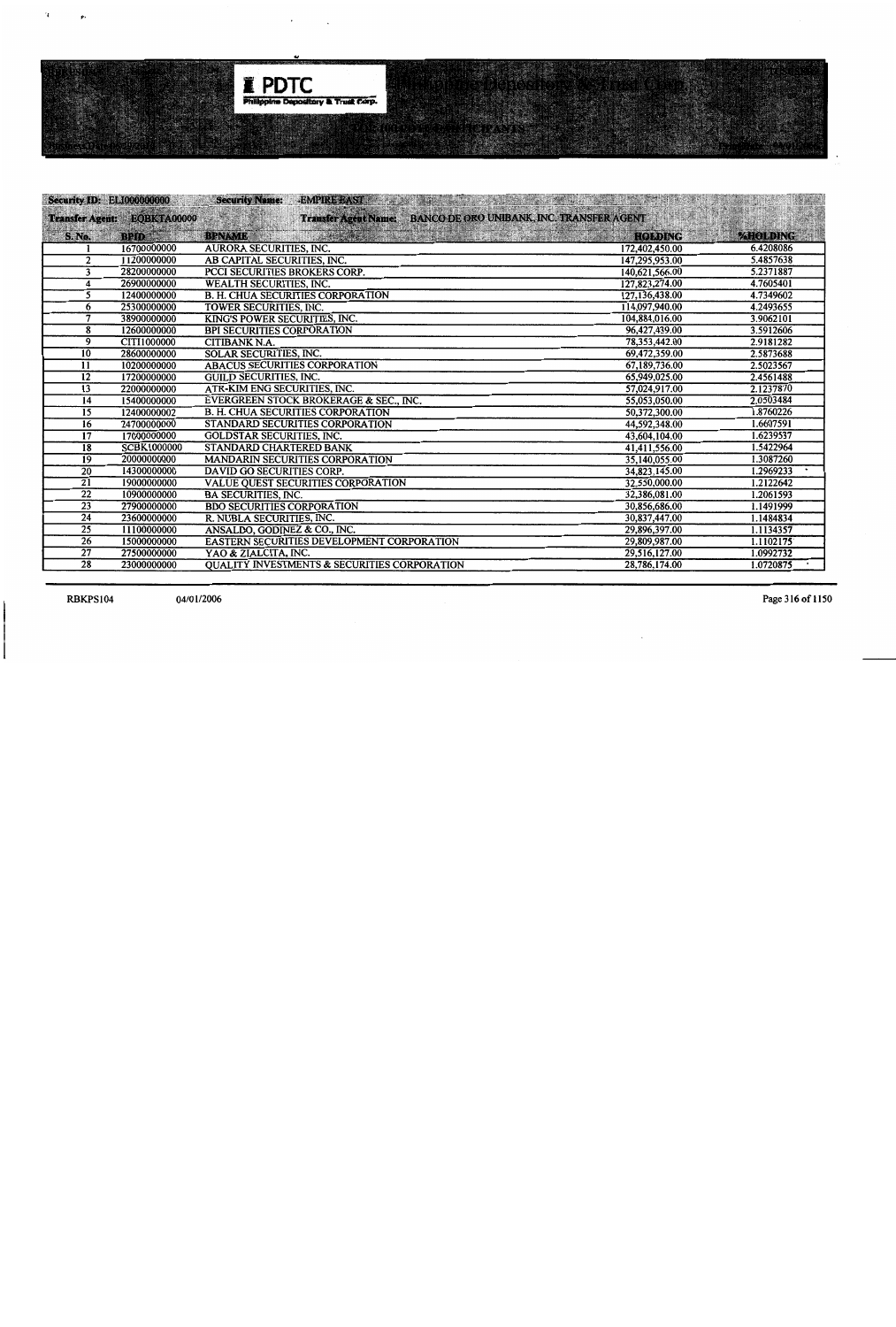| Security ID: ELI000000000 |                             | EMPIRE EAST AND RESIDENCE IN A PARTICULAR CONTRACTOR CONTRACTOR<br><b>Security Name: 13</b> |                              |                         |
|---------------------------|-----------------------------|---------------------------------------------------------------------------------------------|------------------------------|-------------------------|
|                           | Transfer Agent: EQBKTA00000 | Transfer Agent Name: BANCO DE ORO UNIBANK, INC. TRANSFER AGENT                              |                              |                         |
|                           |                             |                                                                                             |                              |                         |
|                           | S.No. BUDY SAL              |                                                                                             | <b>HOLDING</b>               | <b>PAHO DING TABLES</b> |
| 29                        | 11000000000                 | ANGPING & ASSOCIATES SECURITIES, INC.                                                       | 28,548,784.00                | 1.0632464               |
| $\overline{30}$           | 10100000000                 | A & A SECURITIES, INC.                                                                      | 28,435,734.00                | 1.0590360               |
| $\overline{31}$           | 26700000000                 | FIRST METRO SECURITIES BROKERAGE CORP.                                                      | 26,068,211.00                | 0.9708620               |
| $\overline{32}$           | 14700000000                 | E. CHUA CHIACO SECURITIES, INC.                                                             | 25,337,611.00                | 0.9436522               |
| $\overline{33}$           | 13300000000                 | <b>CITISECURITIES, INC.</b>                                                                 | 25,293,214.00                | 0.9419987               |
| $\overline{34}$           | 11500000000                 | <b>SB EQUITIES, INC.</b>                                                                    | 23,791,950.00                | 0.8860869               |
| $\overline{35}$           | 10300000000                 | <b>ACCORD CAPITAL EQUITIES CORPORATION</b>                                                  | 23,185,665.00                | 0.8635070               |
| $\overline{36}$           | 20300000000                 | CITISECONLINE.COM, INC.                                                                     | 22,584,981.00                | 0.8411356               |
| 37                        | 21800000000                 | PAN ASIA SECURITIES CORP.                                                                   | 21,913,120.00                | 0.8161134               |
| 38                        | <b>HSBC1000000</b>          | THE HONGKONG AND SHANGHAI BANKING CORP. LTD. -CLIENTS' ACCT.                                | 18,998,805.00                | 0.7075752               |
| $\overline{39}$           | 12200000000                 | <b>BELSON SECURITIES, INC.</b>                                                              | 18,204,673.00                | 0.6779992               |
| $\overline{40}$           | 23300000000                 | R. COYIUTO SECURITIES, INC.                                                                 | 17,968,297.00                | 0.6691958               |
| $\overline{41}$           | 32800000000                 | DW CAPITAL INC.                                                                             | 17,608,812.00                | 0.6558074               |
| 42                        | 22500000000                 | PREMIUM SECURITIES, INC.                                                                    | 17,225,529.00                | 0.6415328               |
| 43                        | 12900000000                 | <b>SINCERE SECURITIES CORPORATION</b>                                                       | 16,485,934.00                | 0.6139879               |
| 44                        | 16900000000                 | <b>JSG SECURITIES, INC.</b>                                                                 | 16,085,814.00                | 0.5990862               |
| $\overline{45}$           | 11800000000                 | ASIASEC EQUITIES, INC.                                                                      | 15,871,242.00                | 0.5910949               |
| $\overline{46}$           | 23500000000                 | REGINA CAPITAL DEVELOPMENT CORPORATION                                                      | 14,934,904.00                | 0.5562227               |
| 47                        | 16800000000                 | <b>GLOBALINKS SECURITIES &amp; STOCKS, INC.</b>                                             | 13,968,739.00                | 0.5202397               |
| $\overline{48}$           | 27800000000                 | YU & COMPANY, INC.                                                                          | 13,649,225.00                | 0.5083400               |
| 49                        | 22400000000                 | PNB SECURITIES, INC.                                                                        | 13,612,144.00                | 0.5069590               |
| $\overline{50}$           | 21700000000                 | RCBC SECURITIES, INC.                                                                       | 12,556,164.00                | 0.4676310               |
| $\overline{51}$           | 23800000000                 | R. S. LIM & CO., INC.                                                                       | 12,104,245.00                | 0.4508001               |
| $\overline{52}$           | 18000000000                 | I. B. GIMENEZ SECURITIES, INC.                                                              | 11,547,994.00                | 0.4300836               |
| $\overline{53}$           | 27000000000                 | WESTLINK GLOBAL EQUITIES, INC.                                                              | 11,490,059.00                | 0.4279259               |
| $\overline{54}$           | 13600000000                 | TRITON SECURITIES CORP.                                                                     | 10,928,369.00                | 0.4070068               |
| $\overline{55}$           | 25100000000                 | TANSENGCO & CO., INC.                                                                       | 10,889,574.00                | 0.4055619               |
| $\overline{56}$           | 34500000000                 | <b>UNICAPITAL SECURITIES INC.</b>                                                           | 10,083,813.00                | 0.3755529               |
| $\overline{57}$           | 10600000000                 | <b>ALPHA SECURITIES CORP.</b>                                                               | 9,526,091.00                 | 0.3547815<br>0.3231887  |
| $\overline{58}$<br>59     | 28300000000                 | <b>EAGLE EQUITIES, INC.</b>                                                                 | 8,677,805.00                 | 0.3188013               |
| 60                        | 16900000003<br>28500000000  | <b>JSG SECURITIES, INC.</b><br><b>GOLDEN TOWER SECURITIES &amp; HOLDINGS, INC.</b>          | 8,560,000.00<br>8,363,757.00 | 0.3114926               |
|                           | 25900000000                 |                                                                                             |                              | 0.3112367               |
| $\overline{61}$           |                             | UCPB SECURITIES, INC.                                                                       | 8,356,888.00                 |                         |
| 62<br>63                  | 24000000000                 | S.J. ROXAS & CO., INC.                                                                      | 8,351,879.00                 | 0.3110502               |
| 64                        | 24600000000                 | SUMMIT SECURITIES, INC.                                                                     | 8,114,618.00                 | 0.3022139<br>0.3015389  |
| $\overline{65}$           | 18100000000<br>24700000002  | <b>INVESTORS SECURITIES, INC,</b>                                                           | 8,096,496.00<br>8,050,000.00 | 0.2998073               |
| 66                        | 21900000000                 | STANDARD SECURITIES CORPORATION<br>PAPA SECURITIES CORPORATION                              | 7,870,726.00                 | 0.2931305               |
| 67                        | 20600000000                 | <b>MERIDIAN SECURITIES, INC.</b>                                                            | 7,590,552.00                 | 0.2826960               |
| $\overline{68}$           |                             | <b>MDR SECURITIES, INC.</b>                                                                 | 7,302,783.00                 | 0.2719786               |
|                           | 20800000000                 |                                                                                             |                              |                         |

**RBKPS104** 

Page 317 of 1150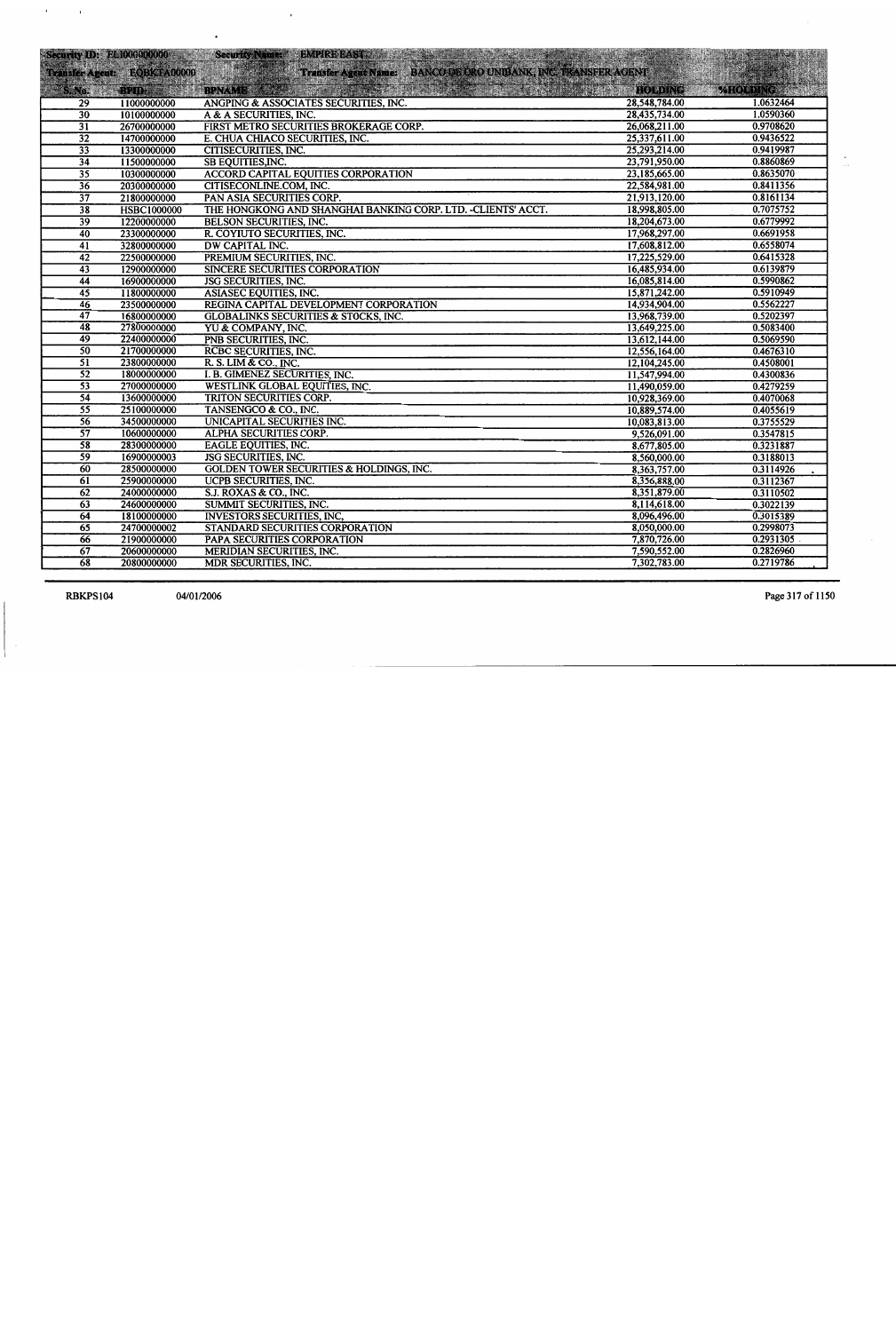|                                    |                             | Security ID: EL1000000000 Security Name: EMPIRE EAST 300 100 100 100 100 100 100 100 |                              |                       |
|------------------------------------|-----------------------------|--------------------------------------------------------------------------------------|------------------------------|-----------------------|
|                                    | Transfer Agent: EQBKTA00000 | EQBETA 00000                                                                         |                              |                       |
|                                    |                             |                                                                                      | HOLDING                      | <b>WAS VEROEDING:</b> |
| <b>S. No.</b>                      |                             |                                                                                      | 7,169,175.00                 | 0.2670026             |
| 69<br>$\overline{70}$              | 14000000000<br>13100000000  | IGC SECURITIES INC.<br>PCIB SECURITIES, INC.                                         | 7,118,361.00                 | 0.2651101             |
| $\overline{71}$                    | 24700000004                 | STANDARD SECURITIES CORPORATION                                                      | 6,600,000.00                 | 0.2458047             |
| $\overline{72}$                    |                             |                                                                                      | 5,862,241.00                 | 0.2183283             |
| $\overline{73}$                    | 19900000000<br>25200000000  | LUYS SECURITIES COMPANY, INC.<br>THE FIRST RESOURCES MANAGEMENT & SECURITIES CORP.   | 5,565,197.00                 | 0.2072654             |
| $\overline{74}$                    | 17500000000                 | H. E. BENNETT SECURITIES, INC.                                                       | 5,501,455.00                 | 0.2048915             |
| $\overline{75}$                    | 21500000000                 | OPTIMUM SECURITIES CORPORATION                                                       | 5,374,525.00                 | 0.2001642             |
| $\overline{76}$                    | 17400000000                 | HDI SECURITIES, INC.                                                                 | 5,348,106.00                 | 0.1991803             |
| $\overline{77}$                    | 19200000000                 | <b>STRATEGIC EQUITIES CORP.</b>                                                      | 5,209,260.00                 | 0.1940092             |
| $\overline{78}$                    |                             |                                                                                      | 5,176,772.00                 | 0.1927992             |
| $\overline{79}$                    | 26300000000                 | VENTURE SECURITIES, INC.                                                             | 4,433,394.00                 | 0.1651135             |
| $\overline{80}$                    | 18200000000                 | IMPERIAL, DE GUZMAN, ABALOS & CO., INC.                                              | 4,372,445.00                 | 0.1628436             |
|                                    | 18300000000                 | <b>INTRA-INVEST SECURITIES, INC.</b>                                                 | 4,350,041.00                 | 0.1620092             |
| $\overline{81}$<br>$\overline{82}$ | 27200000000                 | <b>BERNAD SECURITIES, INC.</b>                                                       | 4,135,413.00                 | 0.1540158             |
|                                    | 28800000000                 | G.D. TAN & COMPANY, INC.                                                             | 3,853,885.00                 | 0.1435308             |
| 83                                 | 11600000000                 | ASIA PACIFIC CAPITAL EQUITIES & SECURITIES CORP.                                     |                              | 0.1411643             |
| 84                                 | 21100000000                 | NEW WORLD SECURITIES CO., INC.                                                       | 3,790,344.00<br>3,648,248.00 | 0.1358722             |
| 85                                 | 26600000000                 | VICSAL SECURITIES & STOCK BROKERAGE, INC.                                            | 3,626,153.00                 | 0.1350493             |
| 86                                 | 17900000000                 | I. ACKERMAN & CO., INC.                                                              | 3,589,489.00                 | 0.1336838             |
| 87                                 | 21300000000                 | NIEVES SANCHEZ, INC.                                                                 | 3,367,845.00                 | 0.1254291             |
| 88<br>89                           | 25700000000<br>23900000000  | TRI-STATE SECURITIES, INC.<br>RTG & COMPANY, INC.                                    | 3,316,845.00                 | 0.1235297             |
| $\overline{90}$                    | <b>PSMC2000000</b>          | SAN MIGUEL CORPORATION RETIREMENT PLAN-STP                                           | 3,200,000.00                 | 0.1191780             |
| $\overline{91}$                    | 20400000000                 | DA MARKET SECURITIES, INC.                                                           | 3,140,138.00                 | 0.1169486             |
| $\overline{92}$                    | 13000000000                 | <b>CENTURY SECURITIES CORPORATION</b>                                                | 3,120,370.00                 | 0.1162124             |
| 93                                 | 19800000000                 | LUCKY SECURITIES, INC.                                                               | 2,959,137.00                 | 0.1102076             |
| 94                                 | 16900000004                 | <b>JSG SECURITIES, INC.</b>                                                          | 2,900,000.00                 | 0.1080051             |
| $\overline{95}$                    | 34500000007                 | UNICAPITAL SECURITIES INC.                                                           | 2,900,000.00                 | 0.1080051             |
| $\overline{96}$                    | 20500000000                 | MERCANTILE SECURITIES CORP.                                                          | 2,686,825.00                 | 0.1000658             |
| $\overline{97}$                    | 21000000000                 | MOUNT PEAK SECURITIES, INC.                                                          | 2,503,670.00                 | 0.0932445             |
| $\overline{98}$                    | 16100000000                 | FRANCISCO ORTIGAS SECURITIES, INC.                                                   | 2,462,130.00                 | 0.0916975             |
| 99                                 | <b>HSBC2000000</b>          | THE HONGKONG AND SHANGHAI BANKING CORP. LTD. -CLIENTS' ACCT.                         | 2,200,000.00                 | 0.0819349             |
| 100                                | 14500000000                 | DIVERSIFIED SECURITIES, INC.                                                         | 2,183,885.00                 | 0.0813347             |
| 101                                | 19300000000                 | LARRGO SECURITIES CO., INC.                                                          | 2,114,000.00                 | 0.0787320             |
| 102                                | <b>PMAN1000000</b>          | MAPFRE INSULAR INSURANCE CORPORATION-NON LIFE                                        | 2,000,000.00                 | 0.0744863             |
| 103                                | 24300000000                 | FIDELITY SECURITIES, INC.                                                            | 1,766,564.00                 | 0.0657924             |
| 104                                | 15300000000                 | EQUITIWORLD SECURITIES, INC.                                                         | 1,584,531.00                 | 0.0590129             |
| 105                                | 12300000000                 | BENJAMIN CO CA & CO., INC.                                                           | 1,489,785.00                 | 0.0554843             |
| 106                                | 22900000000                 | PUBLIC SECURITIES CORPORATION                                                        | 1,451,327.00                 | 0.0540520             |
| 107                                | 22800000000                 | PRYCE SECURITIES, INC.                                                               | 1,426,981.00                 | 0.0531453             |
| 108                                | 18800000000                 | J.M. BARCELON & CO., INC.                                                            | 1,418,875.00                 | 0.0528434             |
|                                    |                             |                                                                                      |                              |                       |

**RBKPS104** 

Page 318 of 1150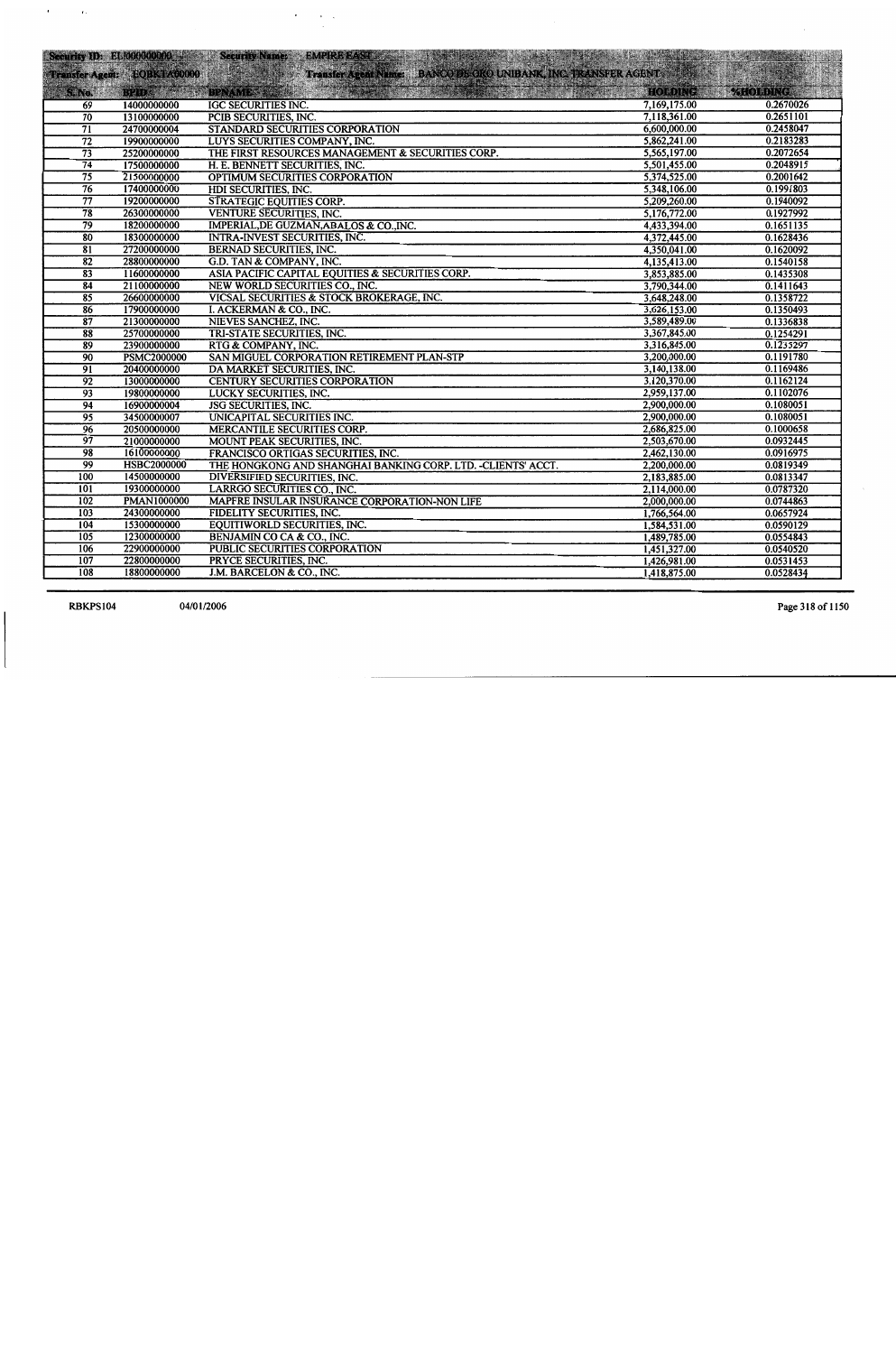|                  |                               | Security ID: EL1000000000 Security Name:<br><b>EMPIRE EAST</b><br>a postal de la característica de la característica de la característica de la característica de la característ<br>La característica de la característica de la característica de la característica de la característica de la ca |              |                                    |
|------------------|-------------------------------|----------------------------------------------------------------------------------------------------------------------------------------------------------------------------------------------------------------------------------------------------------------------------------------------------|--------------|------------------------------------|
|                  | Transfer Agent: : EQBKTA00000 | Transfer Agent Name: BANCO DE ORO UNIBANK, INC. TRANSFER AGENT                                                                                                                                                                                                                                     |              |                                    |
| S. No.           | <b>BPID</b> and a             | BRYAME. THE SAMPLE STATE RESIDENCE PRESENT                                                                                                                                                                                                                                                         |              | HOLDING <b>AND MOLDING SERVICE</b> |
| 109              | 26000000000                   | UOB KAY HIAN SECURITIES (PHILS.), INC.                                                                                                                                                                                                                                                             | 1,405,000.00 | 0.0523266                          |
| $\overline{110}$ | 11900000000                   | <b>ASTRA SECURITIES CORPORATION</b>                                                                                                                                                                                                                                                                | 1,401,010.00 | 0.0521780                          |
| $\overline{111}$ | 22300000000                   | PLATINUM SECURITIES, INC.                                                                                                                                                                                                                                                                          | 1,359,172.00 | 0.0506198                          |
| $\overline{112}$ | 15700000000                   | FIRST ORIENT SECURITIES, INC.                                                                                                                                                                                                                                                                      | 1,313,184.00 | 0.0489071                          |
| $\overline{113}$ | 20900000008                   | DEUTSCHE REGIS PARTNERS, INC.                                                                                                                                                                                                                                                                      | 1,150,000.00 | 0.0428296                          |
| $\overline{114}$ | 24700000003                   | STANDARD SECURITIES CORPORATION                                                                                                                                                                                                                                                                    | 1,150,000.00 | 0.0428296                          |
| $\overline{115}$ | 23100000000                   | R & L INVESTMENTS, INC.                                                                                                                                                                                                                                                                            | 1,026,961.00 | 0.0382473                          |
| 116              | 14200000003                   | <b>DBP-DAIWA SECURITIES (PHILS.), INC.</b>                                                                                                                                                                                                                                                         | 1,000,000.00 | 0.0372431                          |
| $\overline{117}$ | 16200000000                   | F. YAP SECURITIES, INC.                                                                                                                                                                                                                                                                            | 985,689.00   | 0.0367102                          |
| $\overline{118}$ | <b>RCBC1000000</b>            | RCBC TRUST & INVESTMENT DIVISION                                                                                                                                                                                                                                                                   | 932,452.00   | 0.0347274                          |
| $\overline{119}$ | 12500000000                   | <b>JAKA SECURITIES CORP.</b>                                                                                                                                                                                                                                                                       | 906,056.00   | 0.0337444                          |
| 120              | 27300000000                   | WONG SECURITIES CORPORATION                                                                                                                                                                                                                                                                        | 756,385.00   | 0.0281702                          |
| $\overline{121}$ | 12800000000                   | CAMPOS, LANUZA & COMPANY, INC.                                                                                                                                                                                                                                                                     | 735,431.00   | 0.0273898                          |
| $\overline{122}$ | 32300000005                   | <b>CLSA PHILIPPINES, INC.</b>                                                                                                                                                                                                                                                                      | 575,000.00   | 0.0214148                          |
| $\overline{123}$ | 23700000000                   | AAA SOUTHEAST EQUITIES, INCORPORATED                                                                                                                                                                                                                                                               | 561,092.00   | 0.0208968                          |
| 124              | 19700000000                   | LOPEZ, LOCSIN, LEDESMA & CO., INC.                                                                                                                                                                                                                                                                 | 560,865.00   | 0.0208884                          |
| $\overline{125}$ | 23200000000                   | <b>ALAKOR SECURITIES CORPORATION</b>                                                                                                                                                                                                                                                               | 558,578.00   | 0.0208032                          |
| $\overline{126}$ | 14200000000                   | DBP-DAIWA SECURITIES (PHIL.), INC.                                                                                                                                                                                                                                                                 | 516,125.00   | 0.0192221                          |
| $\overline{127}$ | 38800000000                   | ARMSTRONG SECURITIES, INC.                                                                                                                                                                                                                                                                         | 510,752.00   | 0.0190220                          |
| 128              | 23000000001                   | <b>QUALITY INVESTMENTS &amp; SECURITIES CORPORATION</b>                                                                                                                                                                                                                                            | 498,088.00   | 0.0185504                          |
| $\overline{129}$ | 10400000000                   | A. T. DE CASTRO SECURITIES CORP.                                                                                                                                                                                                                                                                   | 455,593.00   | 0.0169677                          |
| $\overline{130}$ | 18700000000                   | <b>ASIAN CAPITAL EQUITIES, INC.</b>                                                                                                                                                                                                                                                                | 438,063.00   | 0.0163148                          |
| $\overline{131}$ | <b>BCDO2000000</b>            | <b>BANCO DE ORO - TRUST BANKING GROUP</b>                                                                                                                                                                                                                                                          | 429,585.00   | 0.0159991                          |
| $\overline{132}$ | <b>DEUB2000005</b>            | DEUTSCHE BANK MANILA-CLIENTS A/C                                                                                                                                                                                                                                                                   | 409,952.00   | 0.0152679                          |
| 133              | 24900000000                   | <b>SUPREME STOCKBROKERS, INC</b>                                                                                                                                                                                                                                                                   | 351,081.00   | 0.0130754                          |
| $\overline{134}$ | 32300000003                   | <b>CLSA PHILIPPINES, INC.</b>                                                                                                                                                                                                                                                                      | 318,240.00   | 0.0118523                          |
| $\overline{135}$ | 34500000003                   | UNICAPITAL SECURITIES INC.                                                                                                                                                                                                                                                                         | 313,490.00   | 0.0116754                          |
| 136              | <b>DEUB1000000</b>            | DEUTSCHE BANK MANILA-CLIENTS A/C                                                                                                                                                                                                                                                                   | 284,970.00   | 0.0106132                          |
| 137              | SCTD1000000                   | <b>MBTC - TRUST BANKING GROUP</b>                                                                                                                                                                                                                                                                  | 243,013.00   | 0.0090506                          |
| 138              | <b>PSMC1000000</b>            | SAN MIGUEL CORPORATION RETIREMENT PLAN                                                                                                                                                                                                                                                             | 222,500.00   | 0.0082866                          |
| 139              | 25600000000                   | TRENDLINE SECURITIES CORPORATION                                                                                                                                                                                                                                                                   | 221,402.00   | 0.0082457                          |
| 140              | 32300000008                   | <b>CLSA PHILIPPINES, INC.</b>                                                                                                                                                                                                                                                                      | 195,788.00   | 0.0072918                          |
| 141              | 10500000000                   | ALL ASIA SECURITIES MANAGEMENT CORP.                                                                                                                                                                                                                                                               | 192,952.00   | 0.0071861                          |
| 142              | 26100000000                   | E.SECURITIES, INC.                                                                                                                                                                                                                                                                                 | 178,412.00   | 0.0066446                          |
| $\overline{143}$ | 19400000000                   | LIPPO SECURITIES, INC.                                                                                                                                                                                                                                                                             | 141,105.00   | 0.0052552                          |
| 144              | 20900000003                   | DEUTSCHE REGIS PARTNERS, INC.                                                                                                                                                                                                                                                                      | 140,944.00   | 0.0052492                          |
| 145              | DEUB2000003                   | DEUTSCHE BANK MANILA-CLIENTS A/C                                                                                                                                                                                                                                                                   | 122,500.00   | 0.0045623                          |
| 146              | 11300000000                   | SARANGANI SECURITIES, INC.                                                                                                                                                                                                                                                                         | 122,153.00   | 0.0045494                          |
| $\overline{147}$ | 25400000000                   | TRANS-ASIA SECURITIES, INC.                                                                                                                                                                                                                                                                        | 121,003.00   | 0.0045065                          |
| 148              | 33800000001                   | PHILIPPINE EQUITY PARTNERS, INC.                                                                                                                                                                                                                                                                   | 110,369.00   | 0.0041105                          |

 $\mathcal{A}^{\text{max}}$  , and  $\mathcal{A}^{\text{max}}$ 

RBKPS104

 $\mathcal{A}^{\text{max}}_{\text{max}}$  and  $\mathcal{A}^{\text{max}}_{\text{max}}$ 

 $\sim$   $\sim$